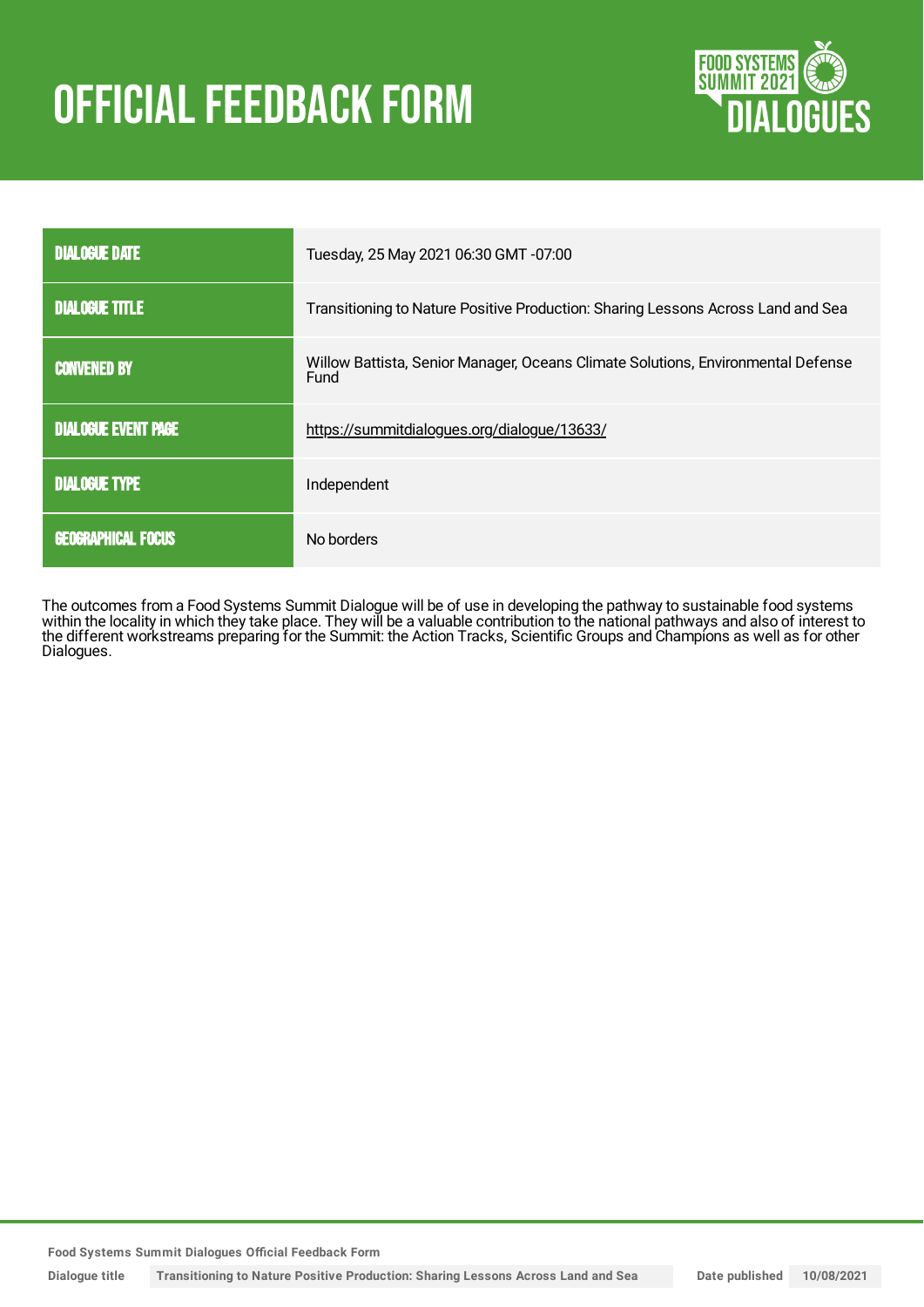## 1.PARTICIPATION



#### NUMBER OF PARTICIPANTS FROM EACH STAKEHOLDER GROUP

|    | Small/medium enterprise/artisan             | $\overline{2}$ | Workers and trade union                     |
|----|---------------------------------------------|----------------|---------------------------------------------|
|    | Large national business                     |                | Member of Parliament                        |
|    | Multi-national corporation                  | 3              | Local authority                             |
| 24 | Small-scale farmer                          | 3              | Government and national institution         |
|    | Medium-scale farmer                         |                | Regional economic community                 |
|    | Large-scale farmer                          | 11             | <b>United Nations</b>                       |
| 11 | Local Non-Governmental Organization         | $\mathcal{P}$  | International financial institution         |
| 21 | International Non-Governmental Organization |                | Private Foundation / Partnership / Alliance |
| 6  | Indigenous People                           |                | Consumer group                              |
| 23 | Science and academia                        |                | Other                                       |

**Food Systems Summit Dialogues Official Feedback Form**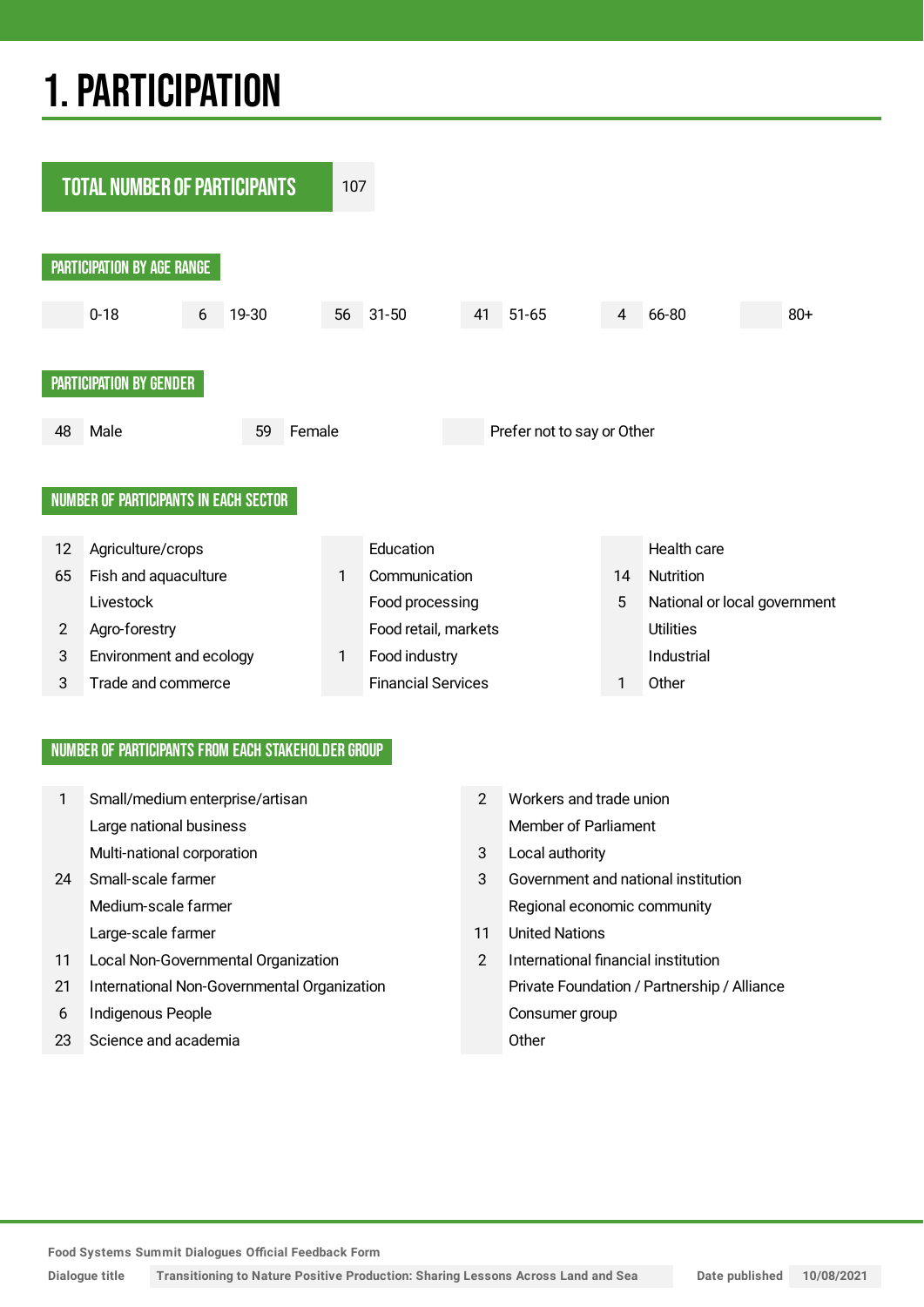## 2. PRINCIPLES OF ENGAGEMENT

HOW DID YOU ORGANIZE THE DIALOGUE SO THAT THE PRINCIPLES WERE INCORPORATED, REINFORCED AND ENHANCED?

\*\*PLEASE NOTE: In the Participation demographics section above, I indicated that we had 24 "small-scale \*farmers\*" as there was no option to indicate small-scale \*fishers\*. Just over half of these small-scale "farmers" were actually fishers.\*\* The Principles of Engagement were central to the structure and content of this Dialogue event. We invited stakeholders from a wide variety of geographies and backgrounds, featured a panel discussion with small-scale fishers and farmers from 8 different countries and drastically different contexts, and carefully crafted our breakout groups to ensure people would feel most comfortable to share their unique perspectives and concerns. We referred repeatedly to how efforts to implement nature-positive production systems can and must contribute to achieving the SDGs, and directed people to consider a nearterm future in envisioning a transformed food system. This Dialogue was part of a series of 3 that we helped to convene in partnership with the Blue Foods Assessment and WWF that sought to highlight the value of aquatic foods for food and nutrition needs, elevate the voices of small-scale fishers, and this final Dialogue designed to facilitate the sharing of lessons between small-scale fishers and farmers who have been working to implement nature positive production. We thus built off of the work of others, and are carrying this work forward in our ongoing engagements.

#### HOW DID YOUR DIALOGUE REFLECT SPECIFIC ASPECTS OF THE PRINCIPLES?

Through the panel questions we posed as well as the breakout group discussion question (see our attached Detailed Agenda) we explicitly directed speakers and participants to articulate their views with a sense of urgency, and to consider specifically what must happen at the Summit itself to enable success. We embraced multi-stakeholder inclusivity by ensuring a variety of small-scale producer perspectives were well-represented among our participants, as well as bringing food and nutrition policy and decision makers into the "room" with these voices to connect groups who don't often have a chance to make themselves heard at the government level with these key decision-makers. We also took steps to ensure a respectful Dialogue environment, and to recognize and face head-on the complexities involved with efforts to transition to nature-positive production. In addition, we provided simultaneous translation to ensure all participants felt empowered and comfortable to share their views.

#### DO YOU HAVE ADVICE FOR OTHER DIALOGUE CONVENORS ABOUT APPRECIATINGTHE PRINCIPLES OF ENGAGEMENT?

Marginalized groups are not necessarily going to able to engage in these Dialogue events without direct engagement and extra efforts to ensure they have the capacity to participate, such as hosting events in time zones that align with the groups you hope to reach, connecting them with technical support and providing simultaneous translation. Small-scale actors like fishers and farmers are not (necessarily) combing the internet for opportunities to get involved in UN-developed virtual events, so if we truly want to hear their voices we (the NGOs, governments, and other highly-engaged agencies) need to be the ones to actively seek them out and to create these opportunities in a way that will be truly accessible to them.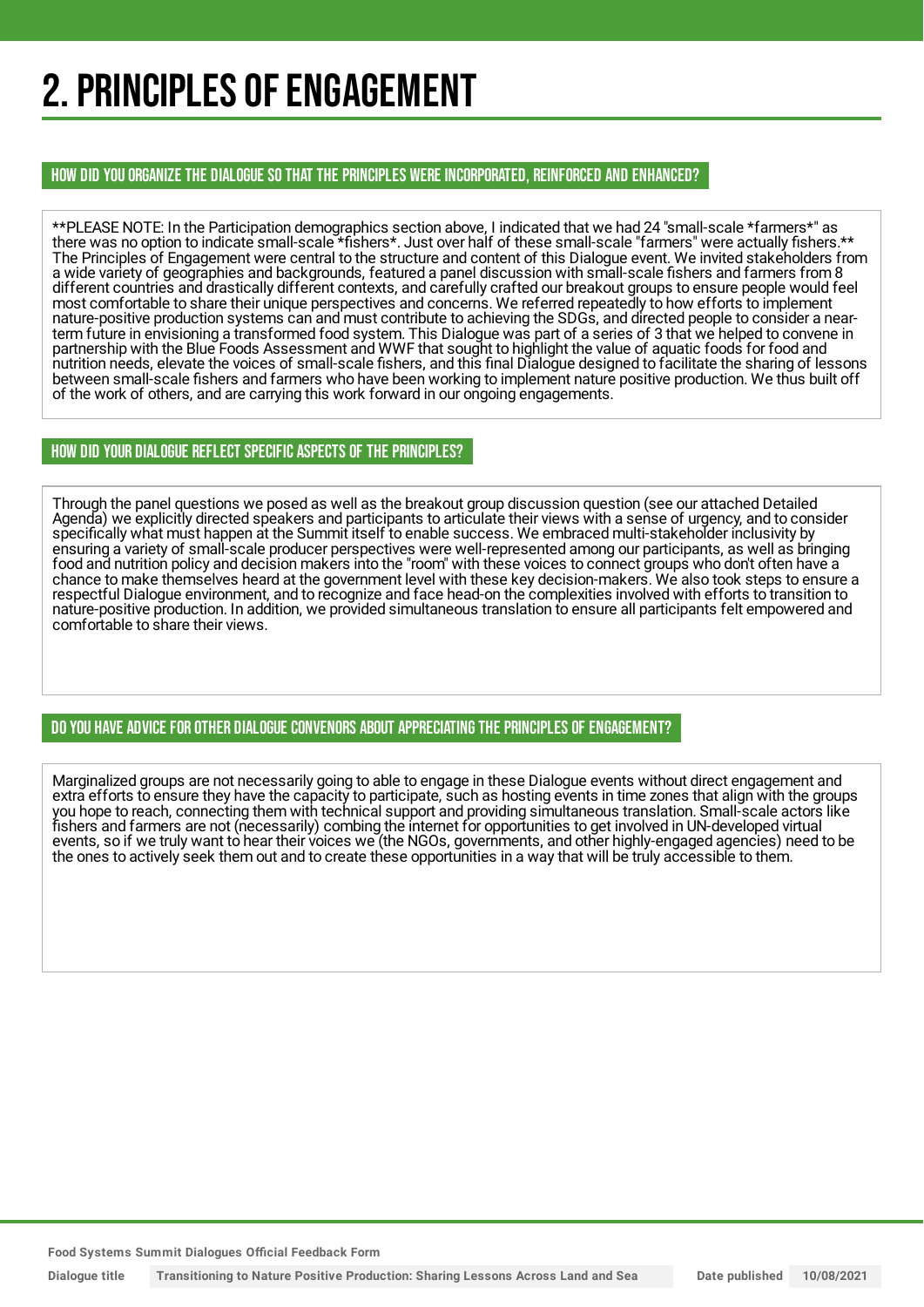## 3. METHOD

The outcomes of a Dialogue are influenced by the method that is used.

DID YOU USE THE SAME METHOD AS RECOMMENDED BY THE CONVENORS REFERENCE MANUAL?

✓ **Yes No**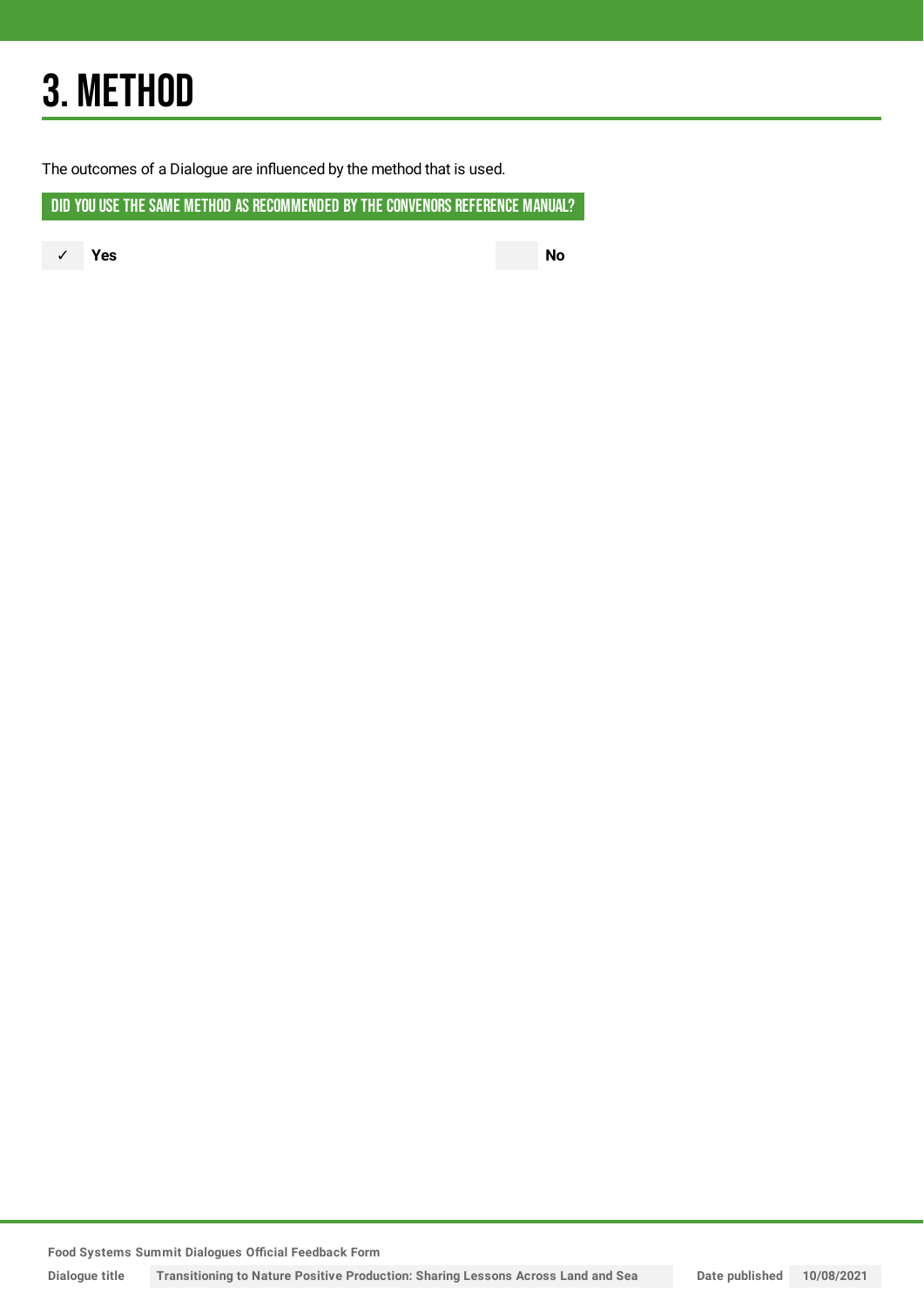## 4. DIALOGUE FOCUS & OUTCOMES

### MAJOR FOCUS

There are numerous ways that land- and sea-based food provisioning systems can transition to nature-positive production, but there are also numerous and significant challenges to doing so, especially at a scale and pace sufficient to meet the world's growing food and nutrition needs. Protecting biodiversity, ensuring sustainability, building resilience to climate change, and fostering equity will require bold action and sensitivity to the needs of vulnerable communities.

This Dialogue sought to bring together smallholder stakeholders producing food across both land and sea who are working to achieve nature positive production. Our aim was to foster collaboration that can help move the needle across sectors, and to channel their voices to food system decision-makers.

We believe we achieved 3 primary objectives:

- Shining a spotlight on similar challenges and opportunities for solution implementation across sectors;
- Sharing lessons learned from each sector that could be valuable for the other;
- Identifying areas where food system decision-makers could be better supporting these small-scale actors.

#### ACTION TRACKS

#### **KEYWORDS**

|              | Action Track 1: Ensure access to safe and<br>nutritious food for all      | Finance                      | ✓            | Policy                     |
|--------------|---------------------------------------------------------------------------|------------------------------|--------------|----------------------------|
|              | Action Track 2: Shift to sustainable<br>consumption patterns              | Innovation                   |              | Data & Evidence            |
|              | Action Track 3: Boost nature-positive<br>production                       | Human rights                 | $\checkmark$ | Governance                 |
| $\checkmark$ | Action Track 4: Advance equitable livelihoods                             | Women & Youth<br>Empowerment |              | Trade-offs                 |
| ✓            | Action Track 5: Build resilience to<br>vulnerabilities, shocks and stress |                              |              | Environment<br>and Climate |
|              |                                                                           |                              |              |                            |

**Food Systems Summit Dialogues Official Feedback Form**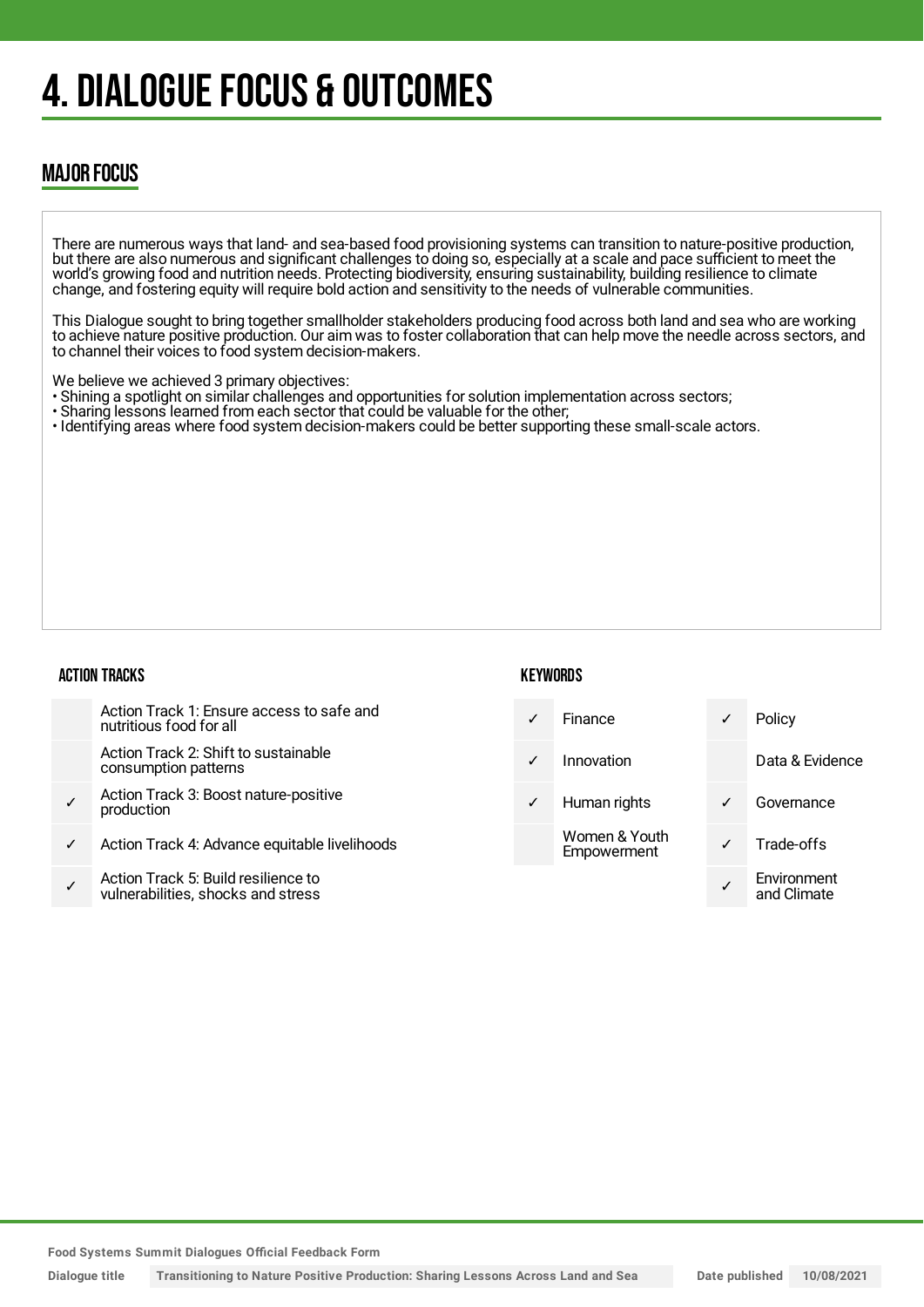### MAIN FINDINGS

Our key findings fall roughly into three high-level categories: 1) "Opportunities"; 2) "Challenges"; and 3) "Support Needs and Calls to Action" (including action items for the Summit.)

\*Opportunities:\*

 $\sim$  Transitioning to nature positive production can generate more food for people who need it most, while aligning production with capacity of the environment and building resilience to climate change.

~ Nature positive production gives people living in regions with high insecurity and uncertainty the agency and capacity to produce their own food and livelihoods.

~ Nature positive production safeguards producers' ability to continue working and living as farmers and fishers, to maintain customs, traditions, and ways of life. Also potentially makes farming/ fishing appealing to the youth again.

~ In some cases, nature positive production can even contribute to climate change mitigation efforts (e.g., regenerative aquaculture; enriched agricultural soil; etc.)

 $\sim$  Maximizing connections across land and sea can help solve shared challenges, e.g., how to develop new markets, scale operations, and access funding.

 $\sim$  Small-scale producers are the most vulnerable to food insecurity, system shocks, and affects of climate change, but they are also at the forefront of efforts to transition food production systems to nature positive techniques – they need more support!

\*Challenges:\*

~ Governments are not listening to the needs of small-scale producer communities.

 $\sim$  Small-scale producers have little agency and are not empowered to engage in decision-making.

~ It is extremely challenging for small-scale producers to change fishing gear/ farming techniques (especially at scale) without government support and funding.

 $\sim$  Equally challenging for them to access or develop new markets and scale new operations.

~ Ecosystem services are undervalued/ not valued in government policies.

 $\sim$  Climate change impacts are advancing much faster than small-scale producers can adapt on their own.

\*Calls to Action:\*

~ Avoid demonizing producers and instead bring them in to be part of solution development.

 $\sim$  Support community organizing, knowledge sharing, and collective action – management is about people, not just

production!

Center needs and ideas of small-scale producers in decisions.

\* Build capacity of existing local organizations and create strong laws that support their rights and abilities to engage. \* Collect and utilize community-generated data, and ensuring community members are informed about management decisions

~ Build and strengthen secure tenure rights for small-scale actors, ensure they are allocated and regulated according to Tenure Guidelines.

\* Where such rights don't exist, focus on improving access to technology/ digital tools to enable collaboration, organization, and advocacy.

~ Policies must address climate change and support small-scale communities in staying ahead of the climate change curve.

~ Value ecosystem services and count food in terms of micronutrients that are critical to vulnerable communities.

\* Implement "conserver benefits" (converse of "polluter pays") principle.

\* Ensure markets value food and nature positive production.

\* Support small-scale producers in helping to meet \*local\* food and nutrition needs.

~ Governments should allocate more budget to adaptation of, and compliance with, nature positive techniques and gears support the transition, and then ensure strong compliance.

~ Policies must be integrated across land and sea, with coordination throughout Ministries of Production, Environment, Health, etc.

#### ACTION TRACKS

| Action Track 1: Ensure access to safe and |  |
|-------------------------------------------|--|
| nutritious food for all                   |  |

- ✓ Action Track 2: Shift to sustainable consumption patterns
- ✓ Action Track 3: Boost nature-positive production
- Action Track 4: Advance equitable livelihoods
- ✓ Action Track 5: Build resilience to vulnerabilities, shocks and stress

#### **KEYWORDS**

- Finance **√** Policy ✓ Innovation ✓ Data & Evidence
- 
- Women & Youth Women & Tourn<br>Empowerment V Trade-offs
- 
- 
- Human rights **V** Governance
	-
	- ✓ Environment and Climate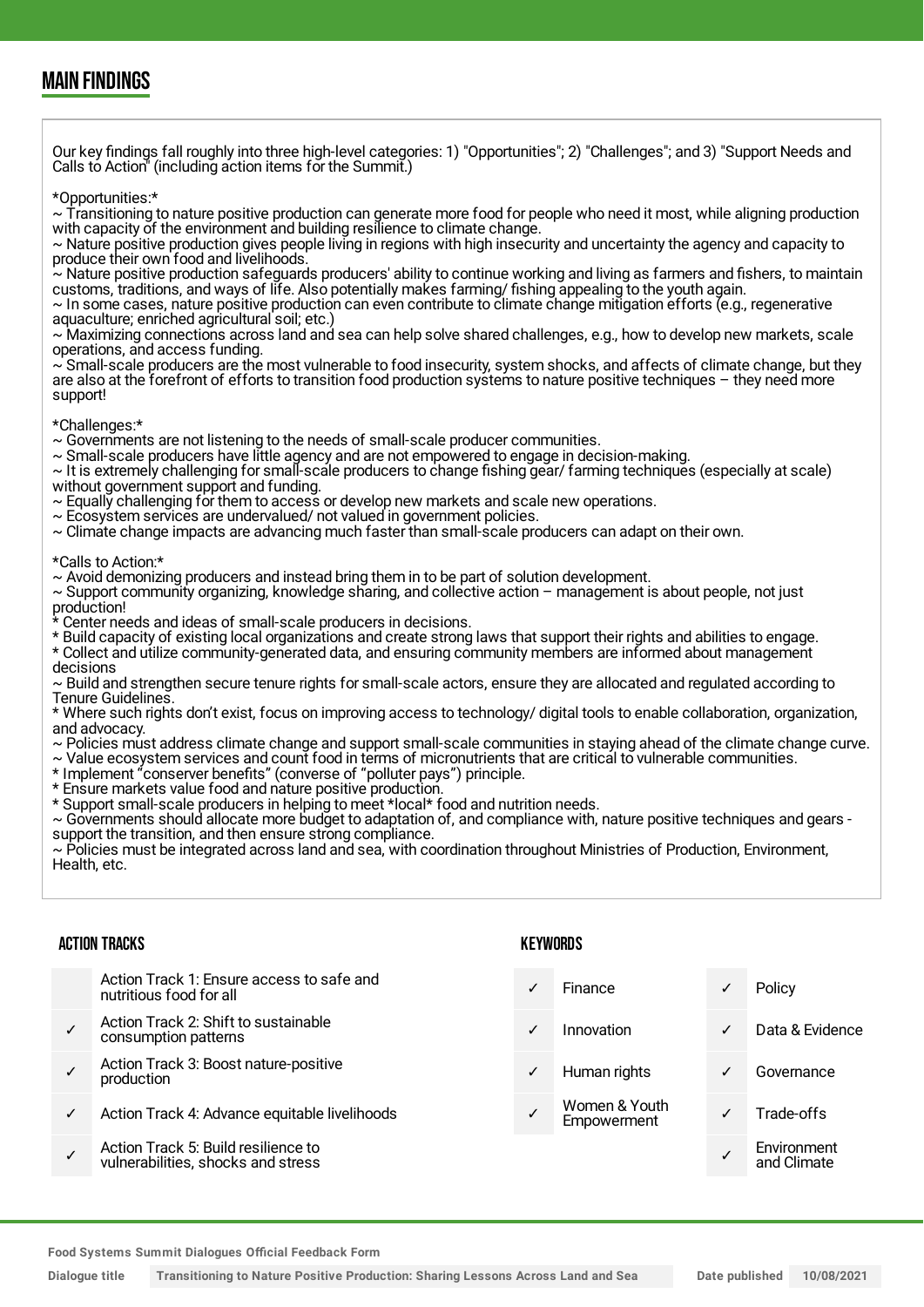### OUTCOMESFOR EACH DISCUSSION TOPIC

We chose to ask each of our 8 breakout groups to address the same discussion topic (see attached Agenda). Here we present a compilation of the outcomes of these discussion groups, organized into Key Actions and Key Challenges. \*Key actions that governments and the international F&N community should take to support small-scale producers as they seek to transition to nature positive production:\* ~ Strengthen organizational capacity of local organizations, center and amplify the voices of small-scale producers, and support the technical and economic needs identified by these communities (including women and youths). \* Support small-scale producers with economic and technical transitions to nature positive production. \* Support participatory, equitable data collection that uses technologies/instruments that are adaptable and flexible to different contexts. Apply a climate lens to planning on land and sea. Climate is changing this landscape. We need to be forward thinking about what we produce and how. \* Much climate adaptation happens at the local scale - we need to support these small-scale producers and invest in them, then scale up. \* We must re-imagine "protected areas" through a climate lens, and must ensure small-scale producers are engaged in design. E.G., Can we create "blue carbon zones" that can fit many things like reforestation, producing food, eco-tourism, wind farms, etc. \* Support diversification both within and outside of the sector E.G., growing/catching diversified species; diversification of livelihood options. \* Support circular use economies, E.G. utilizing waste products as fishmeal and fertilizer instead of harvesting an entirely separate stock for these uses. ~ Respect, value, and invest in traditional, Indigenous, and cultural values and resource management techniques, especially in vulnerable and isolated communities. ~ Support development and application of low-cost and flexible technologies, and use existing scaled technologies (e.g., telecommunications) to facilitate nature positive production at scale. ~ Work together across sectors to tackle the huge challenges we face. Take a system-wide view. \* Consider creating Ministries of Food. \* Coordinate across countries to establish governance structures and learning networks that support and facilitate naturepositive production techniques, keeping in mind that there are no one-size-fits-all solutions.  $\sim$  Recognize the contribution small-scale producers make to nutrition, food security, and climate adaptation and abatement, not just production.  $\sim$  Support private transitional investors (those filling the void between NGOs and traditional banks).  $\sim$  Nature positive production techniques can make farming more attractive to the youth again. \*Biggest challenges/ obstacles facing small-scale producers seeking to transition to nature positive production:\* ~ Small-scale producers are generally not included in decision-making - only large-scale producers. When they are included, it's not in a meaningful way. E.G., "open comment periods" on laws vs. actually having a seat at the table to design the law. ~ Every geography has different characteristics and context, so solution development must be rooted in local knowledge (making it hard to scale solutions).  $\sim$  Lack of funds/ safety nets to see producers through the transition to new techniques. ~ Very difficult to market new "nature positive" products at scale to create viable new sectors.  $\sim$  Lack of locally-relevant data, especially ecosystem-scale and climate impact data. ~ Illegal harvest and low enforcement of regulations is still a major challenge, especially for small-scale fisheries. ~ Many policies and existing ownership structures (e.g., ownership of land, of fishing rights, etc.) encourage only short-term thinking and action on the part of the producers. ~ Lack of supportive systems (e.g., linkages for products, etc, policies to help smallholders compete) for smallholders. The systems are geared toward larger players.

#### ACTION TRACKS

- ✓ Action Track 1: Ensure access to safe and nutritious food for all ✓ Action Track 2: Shift to sustainable consumption patterns ✓ Action Track 3: Boost nature-positive production Action Track 4: Advance equitable livelihoods Action Track 5: Build resilience to Finance **v** Policy ✓ Innovation ✓ Data & Evidence Human rights **v** Governance Women & Youth Wornen & Youn<br>Empowerment V Trade-offs **Environment**
- ✓ vulnerabilities, shocks and stress

#### **KEYWORDS**

✓ and Climate

**Food Systems Summit Dialogues Official Feedback Form**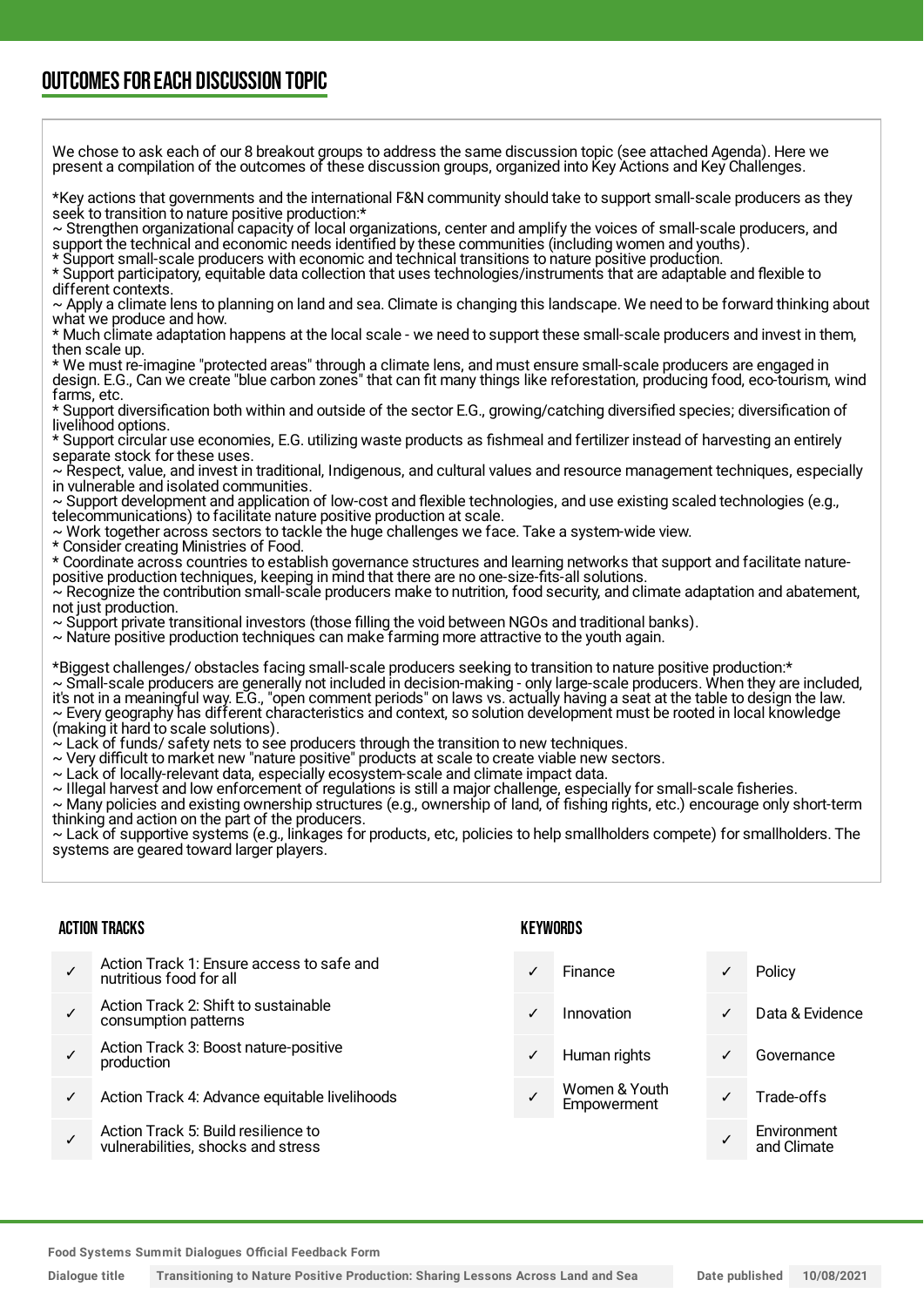### AREAS OF DIVERGENCE

None identified in this Dialogue.

#### ACTION TRACKS

Action Track 1: Ensure access to safe and nutritious food for all

Action Track 2: Shift to sustainable consumption patterns

Action Track 3: Boost nature-positive production

Action Track 4: Advance equitable livelihoods

Action Track 5: Build resilience to vulnerabilities, shocks and stress

| Finance    | Policy          |
|------------|-----------------|
| Innovation | Data & Evidence |

Women & Youth Empowerment

**KEYWORDS** 

Human rights **Governance** 

Trade-offs

Environment and Climate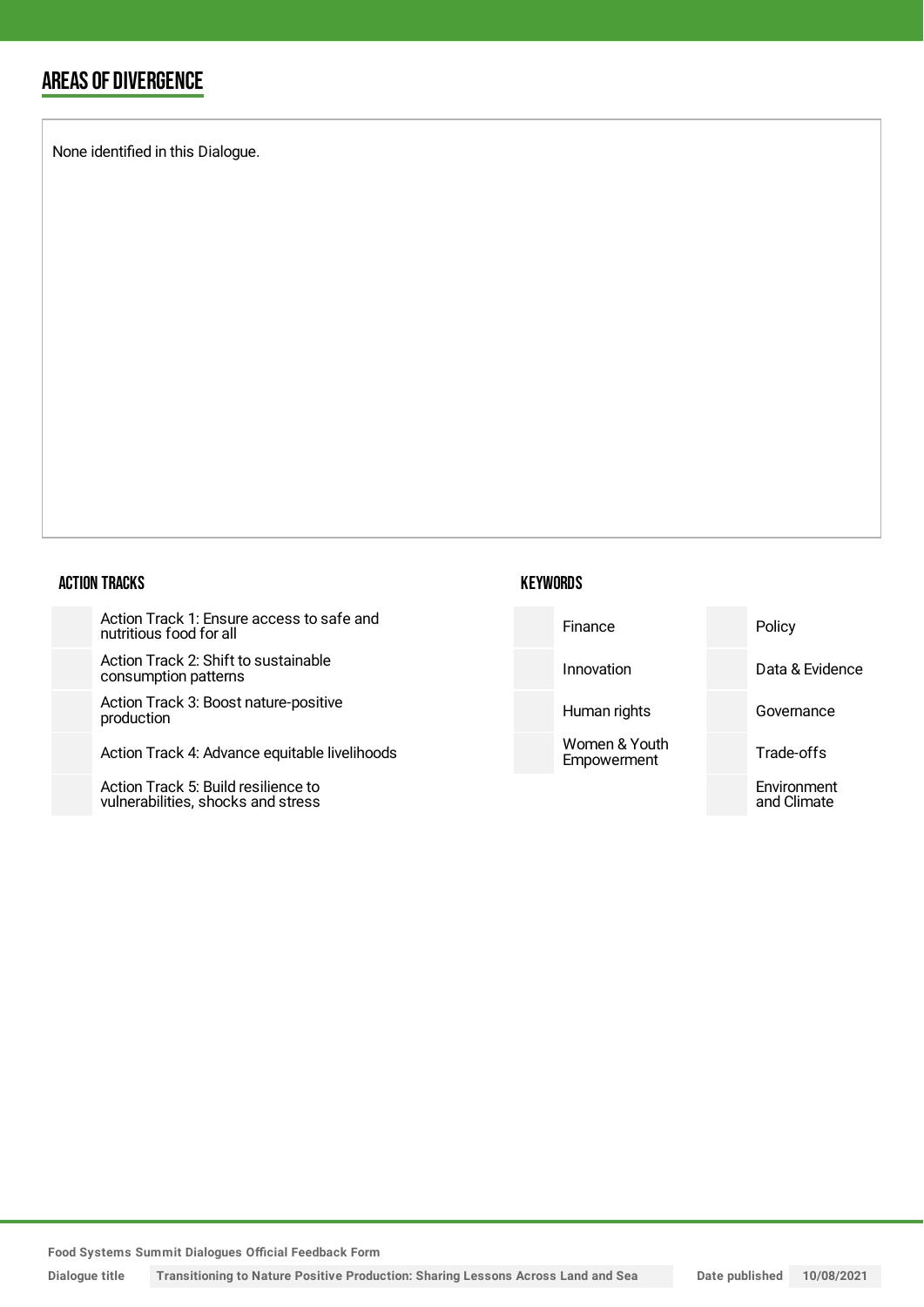## **ATTACHMENTS AND RELEVANT LINKS**

#### ATTACHMENTS

**Event Agenda**  $\bullet$ 

[https://summitdialogues.org/wp-content/uploads/2021/07/UNFSS-Dialogue\\_Sharing-Transformation-Lessons-Across-Land](https://summitdialogues.org/wp-content/uploads/2021/07/UNFSS-Dialogue_Sharing-Transformation-Lessons-Across-Land-and-Sea_Agenda.docx) -and-Sea\_Agenda.docx